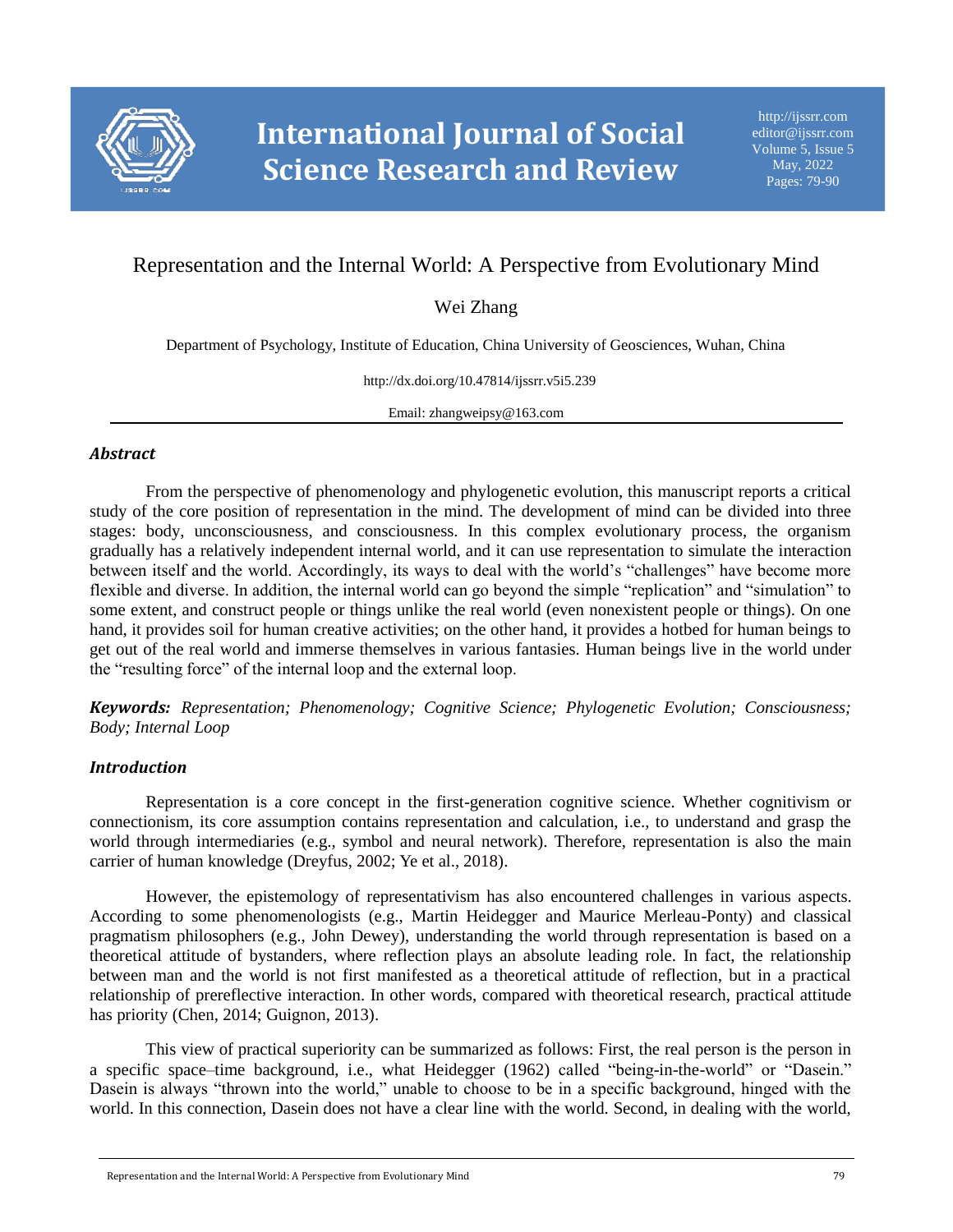

people understand the world and themselves. On one hand, the basic state of existence is a state of *concern*, i.e., busy with "having to do with something, producing something, attending to something and looking after it, making use of something, giving something up and letting it go, undertaking, accomplishing, evincing, interrogating, considering, discussing, determining......" (Heidegger, 1962, p. 83). In this interaction, the world has opened itself to a certain side (i.e., Abschattung). On the other hand, while dealing with the world, there is a self-understanding without reflection and inner perception. For example, when a hunter pursues his/her prey in the forest, he/she skillfully avoids the thorns in the way, flexibly crosses the streams in the forest, and carefully avoids the dangerous poisonous snakes and beasts This series of intentional or unintentional activities show that when hunters "immerse" in hunting activities, they have already "known" their own abilities in advance (Chen, 2017). Third, when problems exist in the prereflective interaction, the "nonobjectified" part of the original background enters the foreground, and the cognitive forms of reflection and representation gradually emerge. Dreyfus (1991) rearranged the transition situation from "readiness-to-hand" to "presence-athand" described by Heidegger, namely conspicuousness (i.e., the appliance fails, its unavailability is exposed and becomes "eyesore"), obstinacy (i.e., the short-term collapse of "taking part in the world." At this time, the subject and object are not completely separated and are still present in the specific background) and obtrusiveness (the overall collapse of response activities, the concept of isolated object and subject is gradually conceived). In brief, the way of understanding the world through representation is only a derivative form. In the words of Merleau-Ponty (2012), "I can, therefore I am" precedes "I think, therefore I am."

This idea of "interaction before reflection" also affects some researchers of the second-generation cognitive science. In the second-generation cognitive science, there are "radicals" (or "strong") approaches and "moderate" (or "weak") approaches about representation: The former thinks that representation is unnecessary, and all cognitive activities are the interaction between organism and environment. The latter advocates the existence of representation, but this process is limited by physical activities, rather than the objective processing of abstract symbols (Ye et al., 2018, 2019). This manuscript is more in favor of the position of "moderate" approaches, i.e., representation exists, especially when we use concepts to refer to objects at the level of reflection. For example, when an individual reads the "cup" in a book, he uses the concept of "cup" to refer to the real cup. Similarly, representation plays an essential role in the transmission and learning of various knowledge and skills. For example, in the five stages of skill learning summarized by Dreyfus (2002) (i.e., novice, advanced beginner, competence, proficiency, and expertise), the first four stages are inseparable from the role of representation.

This means that human beings have two ways of "knowing" the world: direct interaction and representation. So, where does this ability come from? Do other living organisms, such as chimpanzees, have this ability? At this point, phylogenetic evolution provides a perspective for the solution.

# **Mind from a Phylogenetic Perspective**

Comprehending the mind from a phylogenetic perspective is promising because the mind does not manifest naturally but instead evolves through the interaction between organisms and the world. Thus, a phylogenetic perspective can reveal a process 'from zero to one' of mind.<sup>1</sup> However, phylogenesis is not analogous to a type of Whig history that moves from victory to victory; instead, this process has multiple branches (Pinker, 2007; Rose, 2005). In fact, as there is no perfect fit, the core issue of adaption is preservation rather than optimization. "As long as a living being does not disintegrate, but maintains its autonomous integrity, it is adapted because it is able to carry on its structural coupling with its environment" (Thompson, 2007, p. 204). It can be said that "fish, amphibia, reptiles, and birds survive today because they are fully 'fit' for their environment and lifestyles – at least as fit and as 'evolved' as humans are" (Rose, 2005, p.44). However, the production of a complex mind indeed creates an abundant 'adaptive toolbox,' by which organisms can interact more smoothly with the environment. In other words, the mind evolved as an adaptation strategy. To understand the mind, it must be understood in its interaction with the environment. To borrow Dobzhansky's words, nothing in mind "makes sense except in the light of evolution" (see Rose, 2005). During the phylogenetic process, three stages can be delineated based on these vital nodes: body,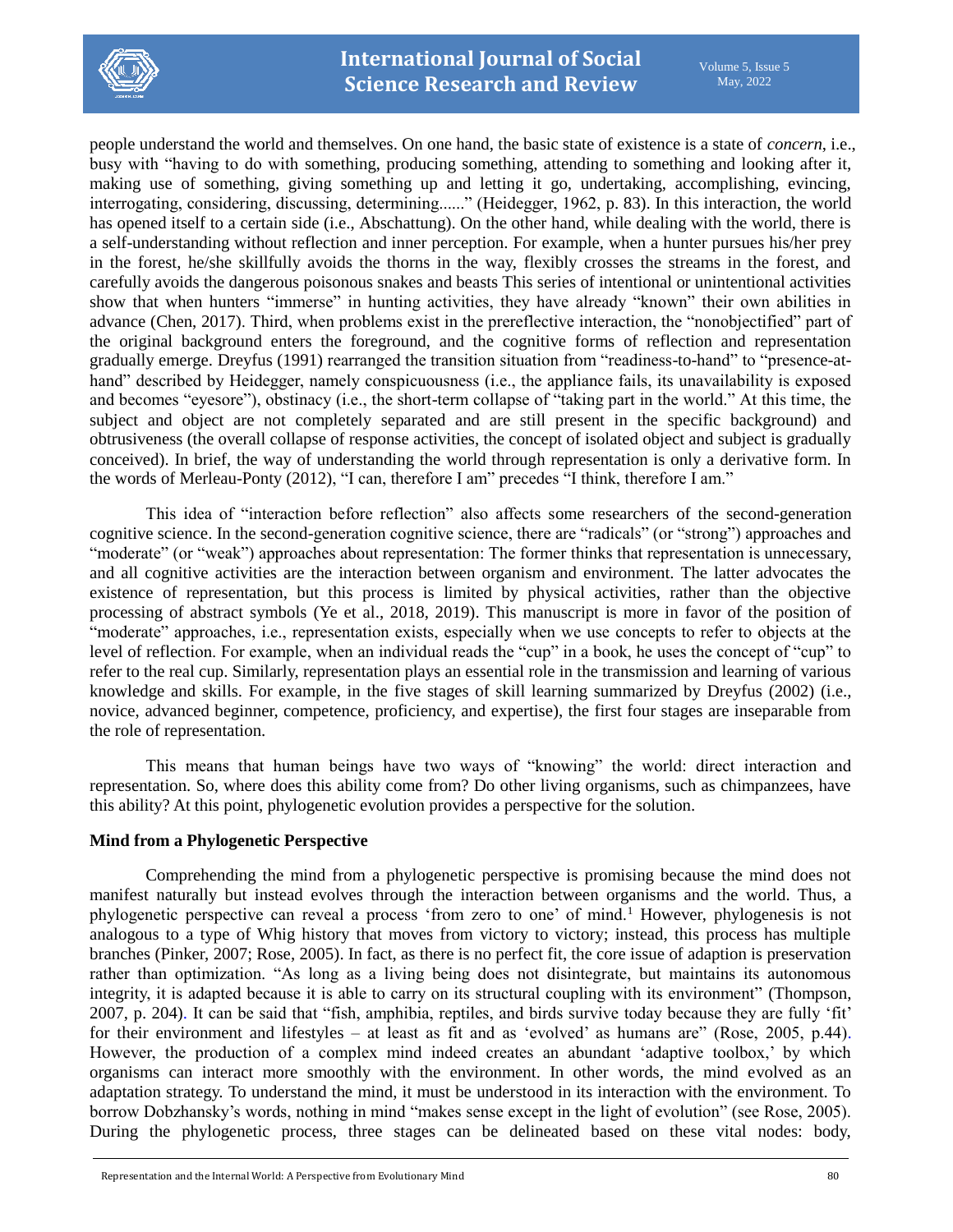

 $unconsciousness<sup>2</sup>$ , and consciousness.

#### **Stage 1: Body**

In the early stages of phyletic evolution, organisms did not have a nervous system; they dealt with the world directly using only the body. This pattern dates back to the simplest living entities: single cells. Single cells represent rudimentary functions in more complex organisms, as they must be self-sufficient and complete multiple survival missions. In contrast, multicellularity is constituted by cooperated single cells. Based on the same fundamental principle, more complex structures are produced (e.g., tissues, organs, systems, and organisms) (Damasio, 2010; Rose, 2005). Damasio (2010) offered the following analogy: The cytoskeleton serves as a body frame; the cytoplasm can be treated as organs inside the body and their milieu interne; organelles (e.g., mitochondria) functions as visceras; the nucleus operates as the brain; and the cytomembrane is akin to skin (p. 23).

So, how do single cells interact with the world? Taking paramecium as a typical example, if a stimulus from the external world is beneficial, then the paramecium will move towards it; if the stimulus is harmful, the paramecium will move away from it. In addition, "these movement patterns, of approach and avoidance … are the action blueprints of all living organisms, from those of the lowly amoeba to our complex humanoid interactions with the world and each other. In this way, they are a compass that guides us through life" (Levine, 2015, p. 25). In a manner of speaking, single cells respond to the environment with 'the whole body' to realize coordination.

Notably, this type of 'behavior' cannot be regarded solely as a passive and mechanical reaction; instead, organisms are actively open to the world and coevolve with it (see Figure 1). In the embodied-enactive approach of Varela, Thompson, and their colleagues, a living cell is deemed as an autopoietic system. They considered a cell to be an open system far from thermodynamic equilibrium, which continually exchanges matter and energy with its exterior to maintain itself (Thompson, 2007; Varela et al., 1991). During this process, the cell actively produces meaning. For instance, if we simply consider sucrose, it is just a chemical substance; as a nutrient, however, sucrose can be valuable for a cell. During the metabolism using sucrose, cells "shape the physicochemical environment into a milieu (Umwelt)." From this inalienable system– environment coupling, meaning emerges (Thompson, 2007, pp. 74–75). In Heidegger's words, living cells have already understood the whole significance of "self–world" while dealing with the world.



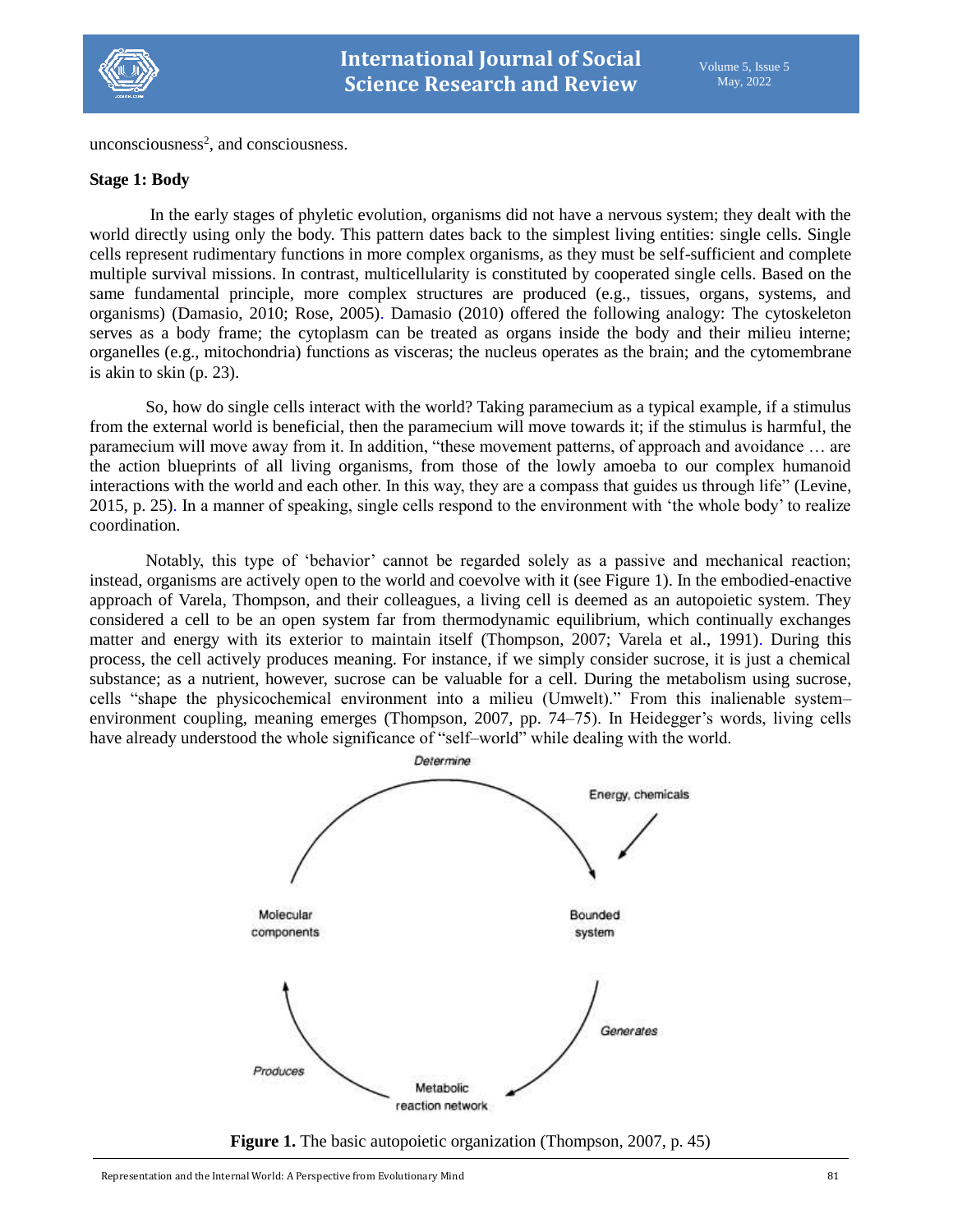

For more complex organisms, the same is true for interactions with the environment. In other words, as Merleau-Ponty (1963) mentioned, "behavior" is not a mechanical activity, it should be regarded as a type of "dialogue." In this process, an organism's "aptitude" in response to the environment is actually an answer to the latter's question (see Figure 2). Behavior does not exist in the body alone, just like conversation does not exist in individual speakers (or their brains), or jazz improvisation does not exist in individual instruments or soloists (Thompson, 2007). Behavior is not a type of information processing, but a type of meaning construction. In this sense, it is more appropriate to use "action" to refer to this type of intentional activities than "behavior" (Ye et al., 2019).

An autopoietic system also produces and maintains a dynamic boundary when coupling with its environment; therefore, the inside and outside are relatively distinct (Thompson, 2007; Varela et al., 1991). While establishing a boundary, this system can enhance the internal management and maintain stability. Such stability of an internal world can be described as homeostasis, so that various parameters (e.g., amounts of oxygen and carbon dioxide, temperature, and pH) stay within certain limits. Otherwise, life cannot effectively survive, because "toward the extremes of the homeostatic range, the viability of living tissue declines, and the risk of disease and death increases; within a certain sector of the range, however, living tissues flourish, and their function becomes more efficient and economic" (Damasio, 2010, p. 34). Therefore, single cells possess "an unminded and unconscious will to live and manage life suitably enough, for as long as certain genes allow them" (Damasio, 2010, p. 41). As the environment changes continually, boundary establishment seems particularly important in surmounting various challenges.



**Figure 2.** system-environment coupling<sup>3</sup>

Overall, while dealing with the world, a living cell accomplishes two tasks: (1) realizing dynamic coordination with the environment (this meaning-making action includes an understanding of the world and causes the world to appear); and (2) creating a boundary to distinguish inside and outside, thus keeping the internal world relatively stable. In other words, this action also involves an understanding of the cell itself. In fact, these two tasks exist in the whole process of species evolution, and they are the tasks that all life must complete.

#### **Stage 2: Unconsciousness or Nonconsciousness**

Throughout the course of evolution, organisms containing more complex nervous systems—even brains—emerged gradually (Rose, 2005), accompanied by an unconscious mind. The emergence of the nervous system benefits from the structural and functional differentiation of multicellular organisms. Its origin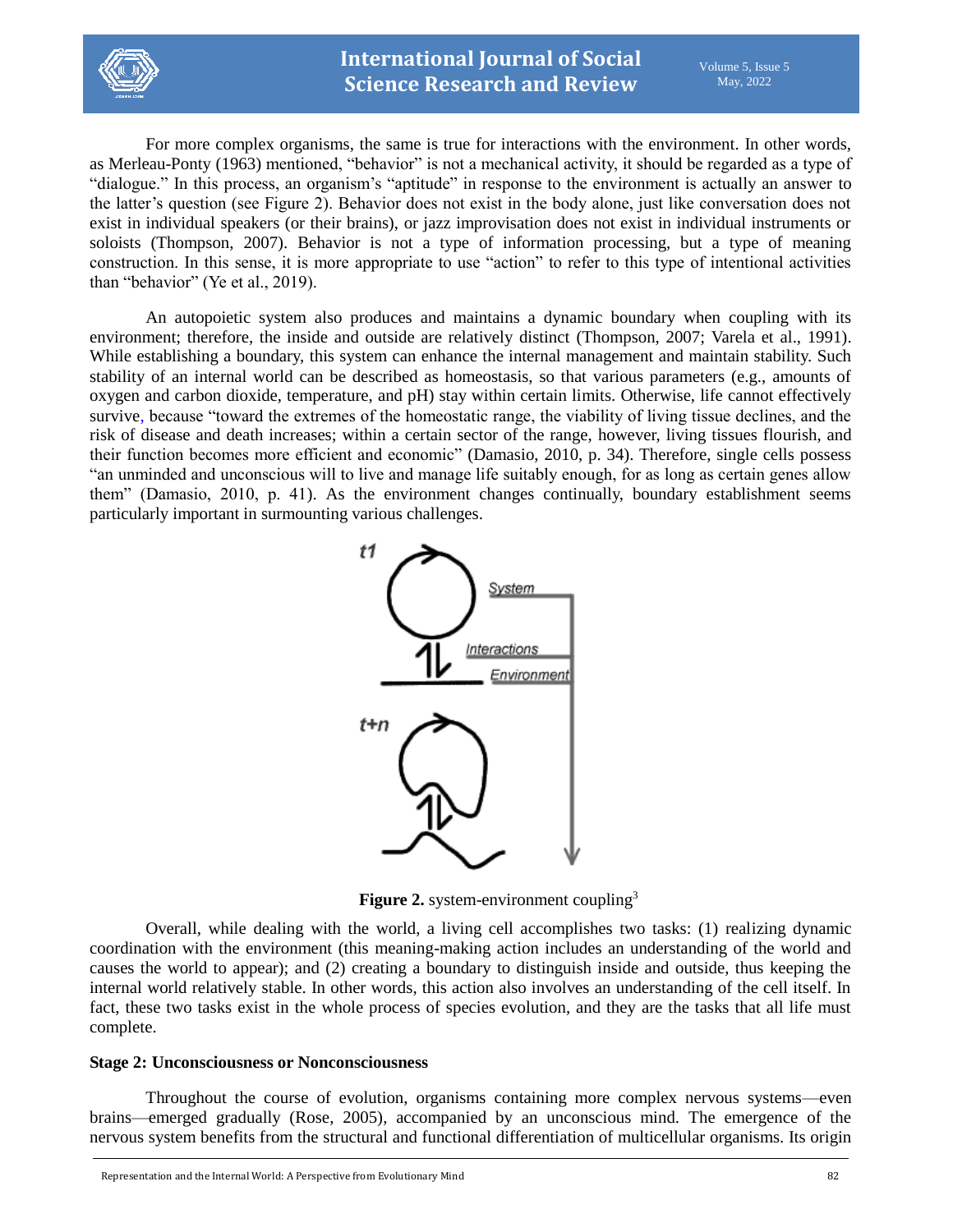can be seen in coelenterates: The receptor cells are responsible for accepting the changes in the external environment, while the effector cells impose the organism's "response plan" on the external environment. Neurons are in between, responsible for integrating information from many receptor cells, transforming and issuing instructions to various effector cells. On this basis, a large number of neurons are connected with each other to form a more complex neural network. The more critical step is the emergence of the brain, which is relatively separated from the internal organs, moved to the front of the organism, and developed into the center of neural capacity, laying the foundation for the production of the mind. The brains of early vertebrates differentiated into forebrain, midbrain, and hindbrain, while those of later vertebrates further evolved into five parts: telencephalon, diencephalon, mesencephalon, metencephalon, and myelencephalon (Rose, 2005). From the current research, the unconscious mind may be the first to appear in reptiles.

An important function of the unconscious mind is to form maps or representations, which stem from bodily changes from the internal and external stimuli. Damasio (2010) classified three types of maps: (1) interoceptive maps, which reflect the functional conditions of body tissues (e.g., the degree of contraction, distension of smooth musculature, and parameters of internal environment); (2) proprioceptive maps, derived from specific body components (e.g., joints, striated musculature, and some viscera); and (3) exteroceptive maps, which originate in any object or event probed by a sensory channel (e.g., the retina, cochlea, and mechanoreceptors of the skin) (p. 52).

Accordingly, representations afford organisms several advantages. On one hand, representations can help organisms more effectively realize the stability of their internal world. As described above, homeostasis is an important condition for organisms to remain alive. With the brain as the "data processing center," the organism can transmit various physiological parameters from the internal environment to the brain structure. By integrating these information processing into representation, the brain can timely and effectively understand the state of the internal world. In other words, the nonconscious mind can "detect and measure departures from the homeostatic range and thus act as sensors for the degree of internal need" (Damasio, 2010, p. 50). On the other hand, representations can be useful to more precisely feel and know objects and events in the external world. For example, when a dangerous object appears, organisms can detect it via different sensory pathways (e.g., visual, auditory, and olfactory) and then present its location and motion curve in the mind (Damasio, 2010, p. 34). Organisms can therefore either escape or overcome this danger. In view of this, Damasio (2010) pointed out that representation opens "the way for our ability to know not only the very inner world but also the world around us" (p.90). However, this conclusion is not accurate, and it can be replaced by another expression: In the direct interaction without relying on representation, the organism has understood the world and itself. After having representation, the organism has the ability to "objectify" the internal environment and the external world, so the ways of understanding are more diverse.

So, what is special about this unconscious mind (the second stage), which produces representation, compared to the body (the first stage), which has no representation? The answer is that, thanks to representation, the organism has one or even more mediators between receiving environmental stimulation and responding, rather than directly "responding" to the environment. This indirectness enables the organisms to keep a distance from the world, so that there is more "room" for adjustment, leading to the possibility of more diverse and more efficient action response. The wider the intermediate state, the more indirect the "stimulus– response" relationship, and the richer the internality of life (Jonas, 2001; Li et al., 2016); in other words, the more diverse the forms of "dialogue" between the organisms and the world. However, although representation helps to grasp the changes in the internal and external world more accurately, the reactions based on the unconscious mind are almost automatic and lack flexibility. As a result, more "thoughtful" coping activities and more "flexible" coordinated reactions reach a new peak after the emergence of consciousness.

# **Stage 3: Consciousness**

A highly developed brain endows organisms with consciousness, which is a milestone of phyletic evolution. Compared with the unconscious mind, a key feature of consciousness is awareness. Its emergence provides many conveniences for adapting to the environment. First, awareness means that organisms can not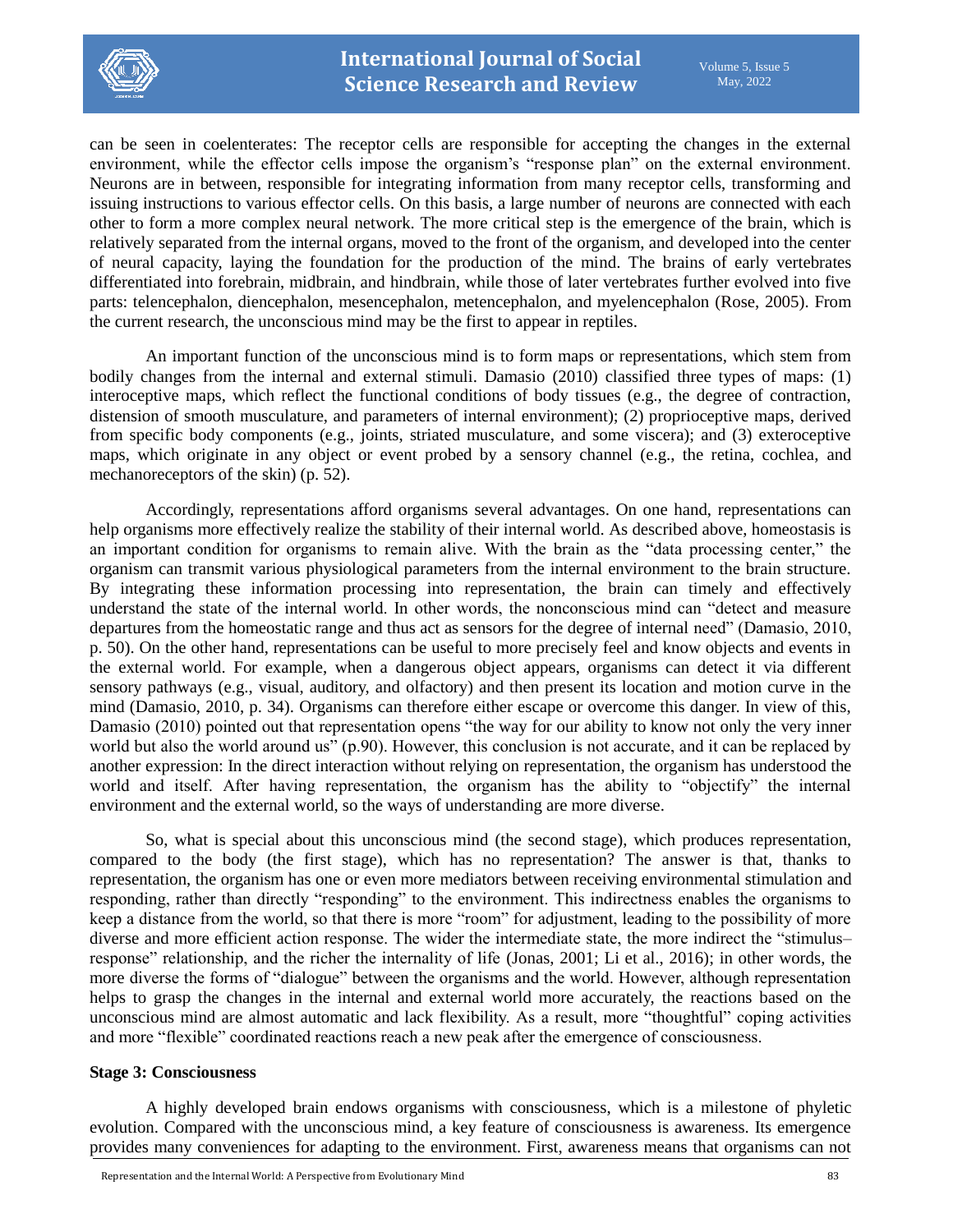

only deal with the outside world, but also "know" this interactive process. This feature can be exemplified by a metaphor of light: "More objects of our past than ever before can be clearly seen, first separately, then at once; more objects of our future, and more objects in our surroundings are brightly lit. Under the growing light of consciousness, more gets to be known each day, more finely, and at the same time" (Damasio, 1999, p. 135). On the basis of awareness, organisms can evaluate unconscious and automatic processes and then make modifications, as necessary. For instance, when an individual plays a game, "the player [can] discover if the strategy is correct and, in case it is not, [then] correct the strategy. Moreover, consciousness allows the player to represent the context of the game and decide if he or she should stop playing it or wonder about the possible value of the situation for the player or for the examiner" (p. 302). In other words, "the conscious component extends the reach and efficacy of the nonconscious system" (p. 302).

Second, consciousness provides what Zahavi (2009, 2011) calls "the minimal self," with a type of "I know I am/do..." The important feature of the former is to be able to have a direct familiarity with oneself in the level of prereflection. Furthermore, some organisms can grasp themselves in the way of objectification, i.e., produce self-representation. In the stage of the emergence of unconscious and the most primary consciousness, although the organism can monitor the parameters of the body, it can also play an agency role in dealing with the world, and every action is permeated with its own "familiar", but the concept of "I" is lacking. This situation has been changed after having self-consciousness. Research shows that when chimpanzees were given a mirror, they protested and roared at it as if it was another chimpanzee. However, in the next two or three days, they became familiar with the mirror, and their behavior changed a lot: They began to accept the image in the mirror. Ten days later, they were able to recognize the red mark the researchers had put on their forehead. This type of evidence indicates that they know that the mirror image in the mirror belongs to "I" (Gallup, 1977, 1982). In addition, research on mirror self-recognition has shown that apes, dolphins, elephants, magpies, and children between 18 and 24 months of age have the capacity for self-recognition; they can recognize themselves in a mirror without explicit training or guidance. This capacity can be considered as a primitive form of self-awareness, and it supports more advanced functions (Reiss et al., 2017). In contrast, other animals, such as dogs, do not have this ability, even though they seem to have primitive consciousness. In adolescents and adults, this sense of self is more common (e.g., "This is 'my' book;" "'I' drank a cup of tea today;" "You are disturbing 'me'"). Thus, "consciousness [allows] the organism to become cognizant of its own plight. The organism no longer [has] mere feelings that [can] be felt; it [has] feelings that [can] be known, in a particular context" (Damasio, 2010, p.124). Additionally, the mind "comes to be known thanks to the narrow window of consciousness" (p. 125).

Lastly, highly developed consciousness lays a foundation for more advanced capabilities, such as decision making, plan formulation, delay of gratification, and language. Consider language as an example: It allows people to describe the world and themselves more precisely. On one hand, language can play the role of "alternative action" (Levenson, 2005; Wallin, 2007), while achieving the accuracy of nonverbal communication such as gestures, emotions, and sounds. On the other hand, the emergence of language provided human beings more accurate tools to describe the world and themselves, and the function of representation was further developed. Upon transferring telling into writing, the accumulation and spread of knowledge effectively reached the peak. "The amount of knowledge accumulated ceases to be limited by people's ability to remember what has been told to them." Thus, "if a person is worried about ethics, he/she is not limited to the advice of the pastor of the Elm Street Baptist Church; he/she may go to Confucius, Aristotle, Jesus, Spinoza, and many others whose reflections on ethical problems are on record. If he/she is worried about love, he/she can get insights not only from his mother or best friend but from Sappho, Ovid, Propertius, Shakespeare, Donne, Edna St. Vincent Millay, or any of a thousand others who knew something about it and wrote down what they knew" (Hayakawa et al., 1978, pp. 11–12). Conversely, other animals (e.g., dogs and chimpanzees) cannot accomplish these tasks without language.

In brief, the three stages of evolutionary mind can be categorized as follows: body, unconsciousness, and consciousness, although the demarcation point between the body and unconscious and between the unconscious and consciousness remains unclear (Velmans, 2009). Body reflects a type of direct interaction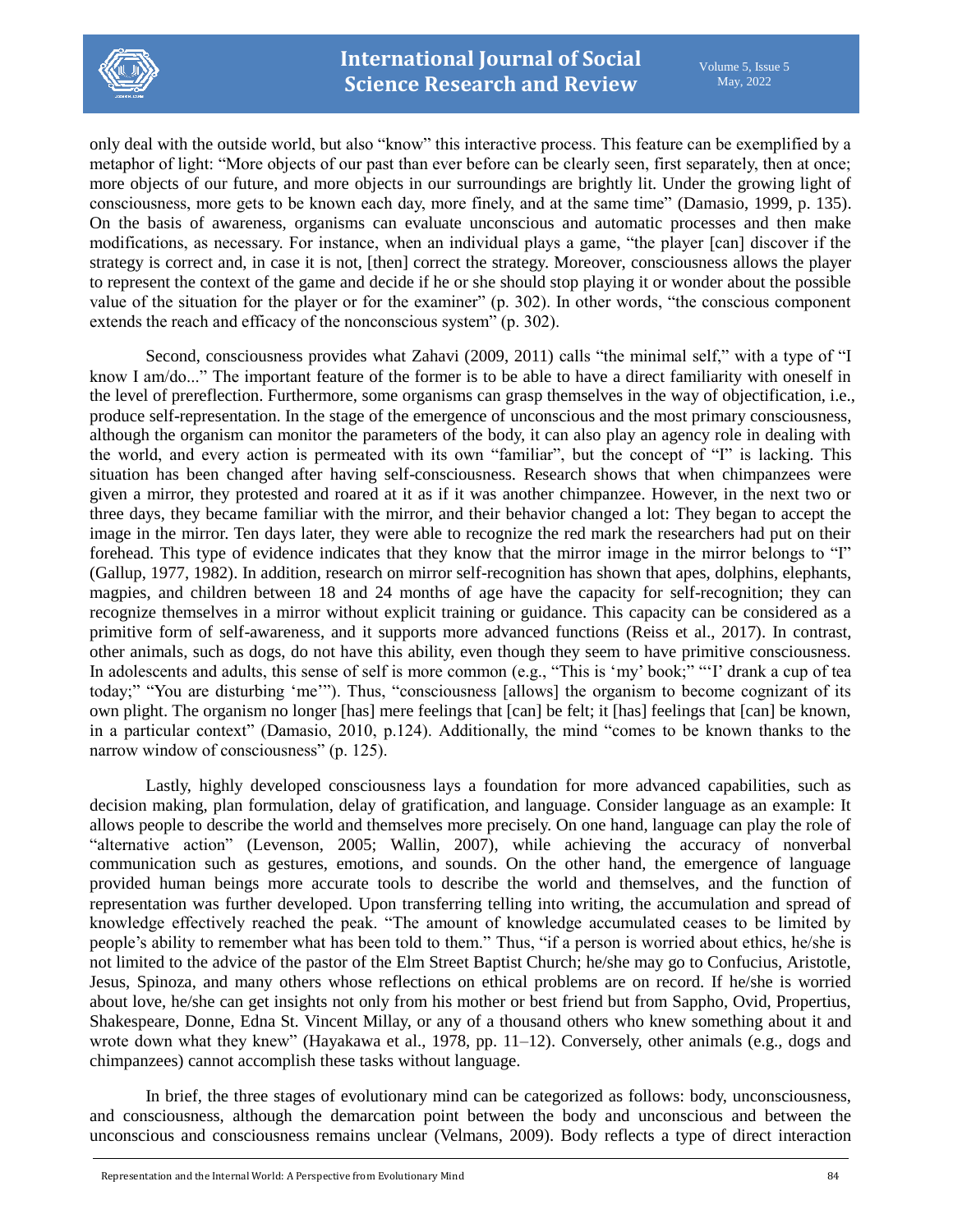

(with no representation); the unconscious mind functions based on representations or maps (with representation but no awareness); and consciousness allows organisms to be aware of these processes and make more choices (with representation and awareness). Clearly, organisms gradually hold an internal space for pondering through which they can create a distance with the world and obtain more freedom for regulation. In this way, organisms can create a distance from the world and dialogue with the world in more diverse forms. This diversity and richness are particularly obvious after the emergence of consciousness. Therefore, phyletic evolution seems to demonstrate a process of increasing subjectivity and intrinsic richness. Furthermore, during this evolutionary process, the more primitive 'mind' is not abandoned; rather, it operates as the foundation of a more advanced mind. Thus, these three regulating modes coexist and work together in higher animals such as human beings.

#### **Internal Loop and External Loop**

After considering the three stages of the evolution of the mind, we are here to reexamine how people deal with the world and the role of representation in it.

First of all, the mind is a relatively independent internal world. During phylogenetic evolution, the gradual complication and differentiation of the internal world enable the organism to form representation, and "move" the interaction between itself and the world (in the reflective level, it can be divided into three parts: the interaction between the world, itself, and the two parts) to the internal world. To achieve the effect of "alternative action," it is possible to better interact with the world. Rodríguez and Garzón used an emulator to represent the simulation, thus dividing the cognitive system into two subloops (see Figure 3): (1) controller– body/world loop; (2) controller–emulator loop. In this manuscript, it is called external loop and internal loop. Among them, the feedback speed of the internal loop is faster, and as an offline cognitive process, it plays an important role in predicting and correcting the external loop (Rodríguez et al., 2010). In the object relations theory of psychoanalysis, these two types of loops are respectively implied in the real relationship between the individual and others and the internal object relations (Alvarez, 2018; Blatt et al., 1997). Similarly, what Beebe and Lachmann called the expectation of interaction is rooted in the operation of internal loop, affecting the real interaction with others to a great extent (Beebe et al., 2002). In Damasio (2018), this type of simulation is known "as-if body loop," and its physiological basis is the mirror neuron of animal and the mirror nervous system of human. Notably, this type of representation is not an objective representation completely independent of the environment, but an "incomplete representation" in the coupling with the world (Li et al., 2006; Rodríguez et al., 2010). In terms of phenomenology, it is the "Abschattung" under a certain perspective.

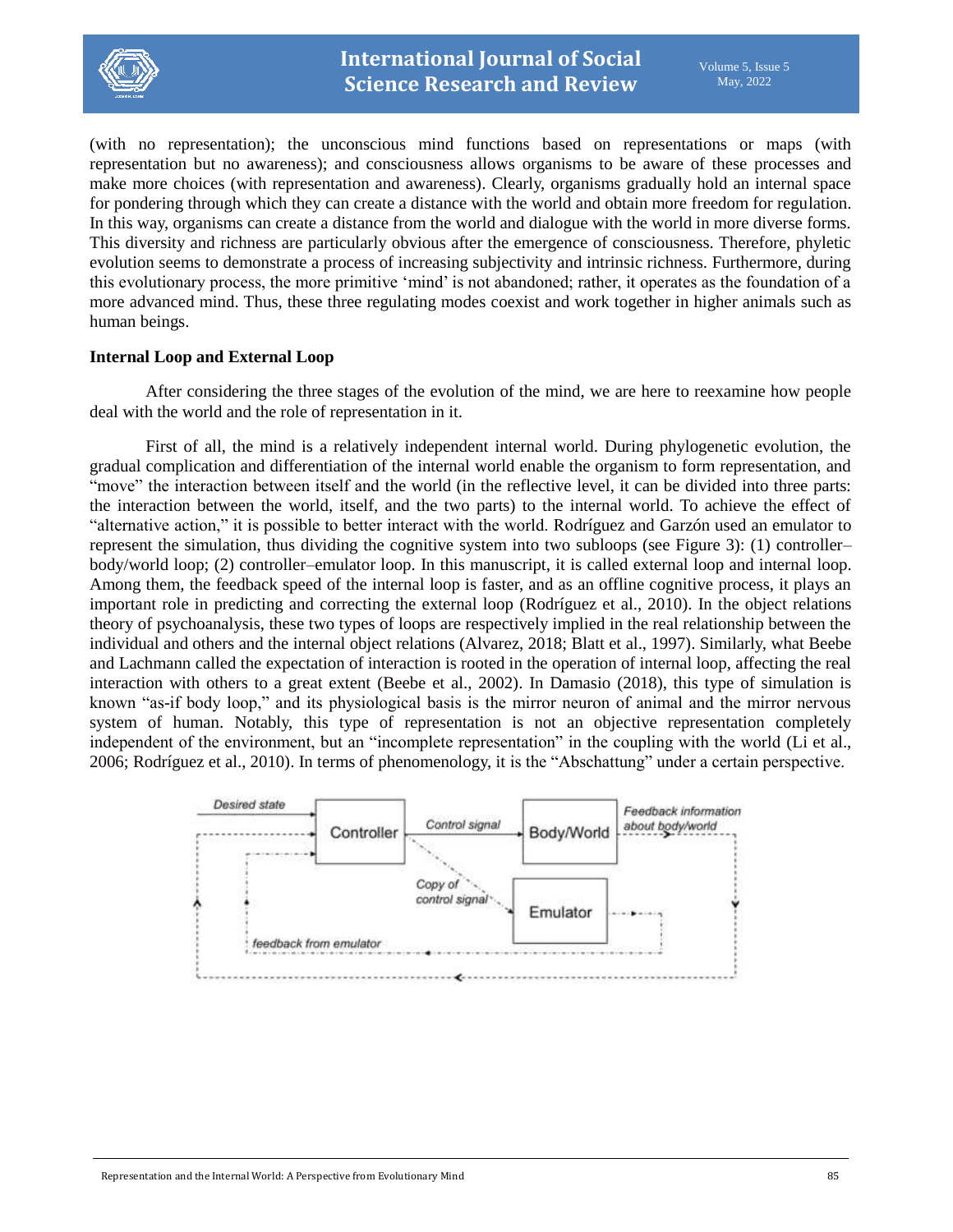



**Figure 3.** Interaction between human and the world and its internal simulation: (a) controller–body/world loop; (b) controller–emulator loop (Rodríguez & Garzón, 2010, p. 403)

Secondly, people maintain a relative boundary during interaction with the environment. The origin of this boundary in the evolution of germline is the cell membrane of living cells, which distinguishes the internal environment from the external world of cells and helps to achieve homeostasis. At the same time, it also has permeability, allowing the input and output of information. In humans, boundaries are based on the body and can contract and expand. Under different conditions, the permeability will change. In other words, the mind is neither completely closed as Descartes imagined—everyone hides in his own small room and obtains information about the outside world through the "theater" (Dennett, 1991; Stolorow et al., 2002), nor is it completely open as Sartre (2003) said—I and the other can understand the "transparent" consciousness to the same extent. The actual situation lies between the two, i.e., between the fully closed and fully open dynamic changes, but cannot reach either end of the two. In some special moments (e.g., the moment of meeting in interpersonal interaction described by BCPSG (2010)), the degree of openness of the mind becomes larger; in other moments (e.g., alone meditation), the mind tends to be more closed. Sucharov (2007) used the metaphor of "window" to describe this process, which is similar to our point of view.

Specifically, in the prereflective practice, the external loop and internal loop operate at the same time, and the two are highly consistent. It can be said that at this time, people have a unity of body–mind, reflecting the characteristics of "unity of knowledge and action." In this case, the internal loop runs fast and is silent in the background, so that it is easy to be ignored. At the reflective level, the inconsistency of internal and external circuits is easier to see. For example, when James, who is sitting opposite me, is deep in thought, it seems that nothing has happened from the outside, but this does not mean that he has no thinking activities. In fact, his inner world may be "flying in the sky." If I want to prove this, I just need to go over and ask James, and then he can tell me frankly. He might say that he had just thought of a friend, drinking with him, talking about his life, and so on. In the same way, I can think without expression, while the onlookers cannot understand my thinking. However, I do know that I have memories of the past, reflections on the present, and plans for the future. I can also share them. Therefore, it can be said that there is indeed a "private space" for thinking. Gergen (2009) denies that the mind is a private space, because it is unnecessary to assume such a potential or behind "thing," which will aggravate the alienation between people. Obviously, this view is untenable. At this point, he took more account of the prereflective interaction and lacked in-depth exploration of the internal world in the reflective level.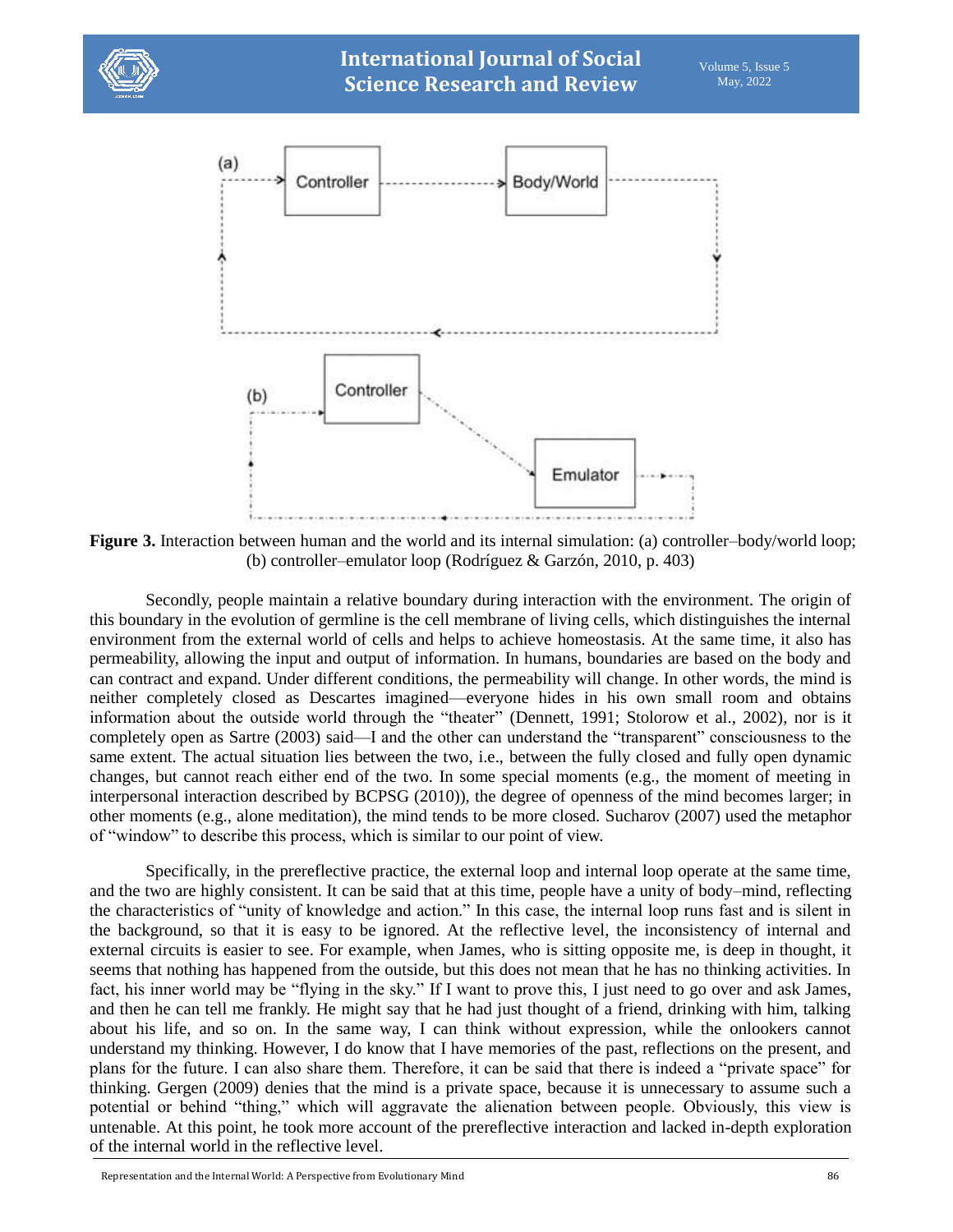

Finally, due to the accumulation of experience during phylogenetic evolution and ontogeny, human's internal world is constantly enriched. At this time, people can not only simulate the "external reality" in the internal world, but also construct the parts inconsistent with the external reality (although it is impossible to conform to the "mirror of nature"), even things that do not exist and are impossible in reality, such as unicorns and square circle (Zahavi, 2003). This is reflected in the normal people who are well adapted and the clients who are not well adapted, which is manifested in the illusion of breaking away from reality and entering the level of consciousness in varying degrees. For example, many schizophrenic clients will produce all types of illusions without external stimulation. A common type is auditory hallucination, in which a voice different from one's own thoughts appears in one's mind. Although bystanders may find it puzzling, such hallucinations are very real to the client (American Psychiatric Association, 2013). Of course, the hallucinations of schizophrenia are often passive and are not controlled by the client himself/herself. In other cases, fantasy can also be active, such as individuals obtaining pleasure through various sexual fantasies (Kahr, 2008), and avoid unpleasant events in reality through fantasy (Blackman, 2004). This part of the content is one of the important themes of psychoanalysis (Mitchell, 1988). In a word, through the temporary "decoupling" with the external world (Li et al., 2006), the internal loop can be "disconnected" from the external loop.

In this sense, the internal world goes beyond the simulation of reality and can exist not only as the representation of the intermediary. This "transcendence" of reality is also the source of creativity. For example, in the invention and creation of man-made objects such as electric lights, trains, and computers, these manmade objects do not exist in reality first, but have the structure of idea first, and then have the production in reality. At this time, the structure of idea or thinking plays the role of representation. As the intermediary of human interaction with the world, it is again restricted by the external world. Take the manufacture of electric lamps as an example: When the manufacturer designs the object according to the electric lamp in the concept and finds that it cannot operate or play the function effectively, a common choice is to modify this concept. Then, according to the revised concept, the producer transforms or remakes the object. If this improvement does not achieve the desired effect, a similar "modification manufacturing" process can continue until the "product" is completed. In human artistic creation, there are similar processes, such as changing "ideas" such as unicorns and aliens into images in literature and film and television works.

# *Conclusion*

From the perspective of phenomenology and phylogenetic evolution, this manuscript reports a critical study of the core position of representation in the mind. The results show that human beings have a relatively independent internal world, and can use representation to simulate their interaction with the world. However, because people are always embedded in the specific space–time background and are coupled with the world, the mind is not a "mirror of nature," and the representation of the world is not an objective "copy", but a "Abschattung" from a specific perspective, which is an "incomplete representation." In a prereflective practical activity, the representation in the internal loop is silent as the background; when the practice activity breaks, the role of representation in the reflection level is highlighted: at this time, people and the world can open a distance, use the representation to achieve an "alternative action" effect, so the way to deal with the world becomes rich and diverse. This is particularly evident in phylogenetic evolution: from a single-celled organism that only relies on the direct interaction (no representation) between the body and world, it has gradually developed into a complex organism with unconscious mind (with representation and no awareness) and conscious activities (with representation and awareness), and the way to deal with the world's challenges has become more flexible. In addition, the internal world can go beyond the simple "replication" and "simulation" to some extent, and construct people or things unlike the real world (even nonexistent people or things). On one hand, it provides soil for human creative activities; on the other hand, it provides a hotbed for human beings to get out of the real world and immerse themselves in various fantasies. Therefore, human beings live in the world under the "resulting force" of the internal loop and external loop.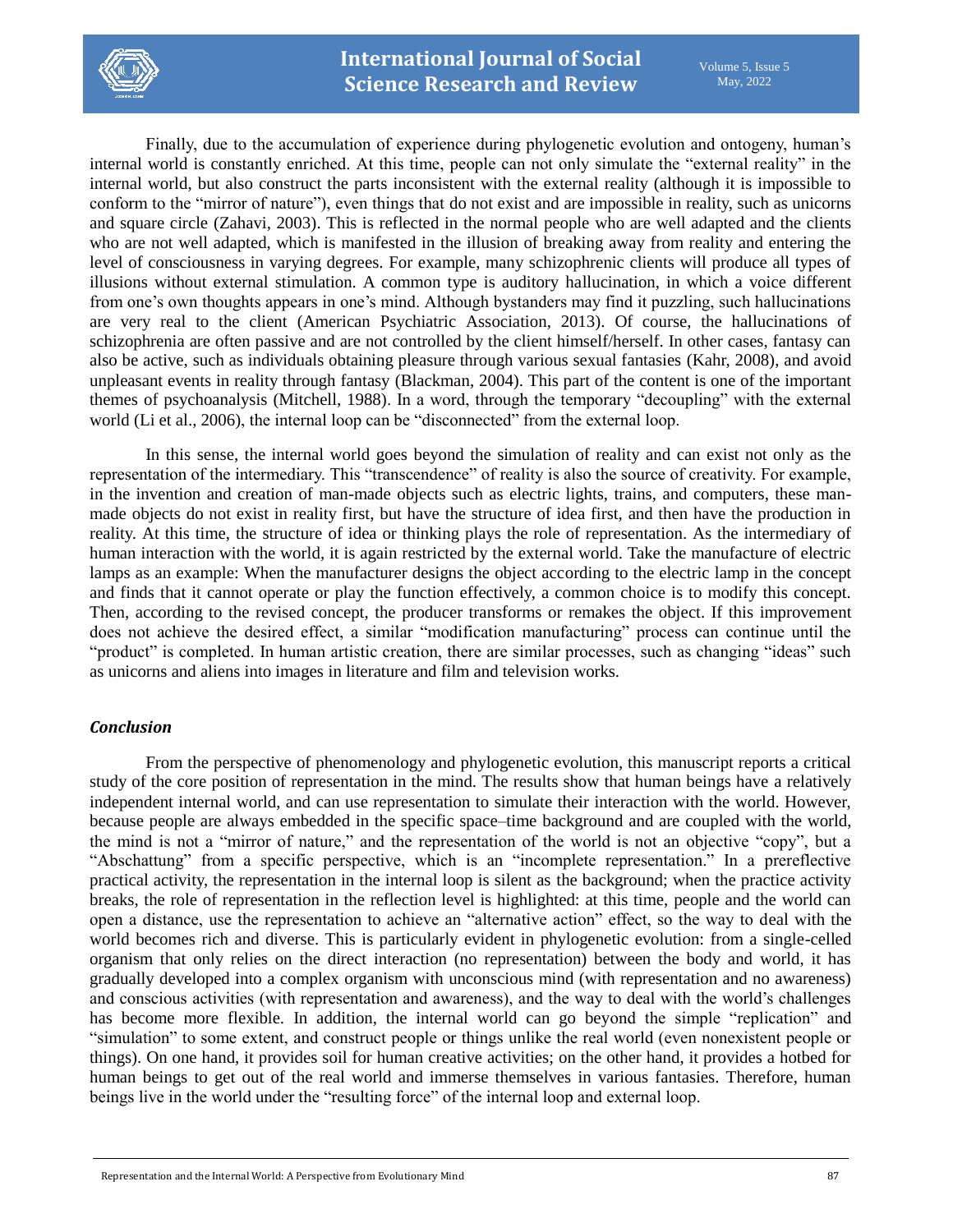

#### *Notes:*

- 1. In contrast, ontogenesis cannot reveal this process 'from zero to one,' because infants, even before birth, have many capacities rather than being a 'blank slate.'
- 2. For convenience, the term unconsciousness refers to the unconscious in this manuscript.
- 3. Retrieved from http://supergoodtech.com/tomquick/phd/autopoiesis.html

#### *References*

- Alvarez, A. (2018). The concept of the internal object: Some defining features. *Psychoanalytic Dialogues*, *28*(1), 25-34.
- American Psychiatric Association. (2013). *Diagnostic and statistical manual of mental disorders, 5th Edition*. Arlington, VA: American Psychiatric Publishing.
- BCPSG. (2010). *Change in psychotherapy: A unifying paradigm*. New York, NY: W. W. Norton & Company.
- Beebe, B., & Lachmann, F. M. (2002). *Infant research and adult treatment: Co-constructing interactions*. New York: The Analytic Press.
- Blackman, J. S. (2004). *101 defenses: How the mind shields itself*. New York, NY: Routledge.
- Blatt, S. J., Auerbach, J. S., & Levy, K. N. (1997). Mental representations in personality development, psychopathology, and the therapeutic process. *Review of General Psychology*, *1*(4), 351-374.
- Chen, L. (2017). *Ego and the world: A question-focused investigation of the phenomennological movement*. Beijing: Beijing Yanshan Press.
- Chen, Y. (2014). The division of classical pragmatism and its contemporary effects. *Social Science in China*, (5), 60-80.
- Damasio, A. R. (1999). *The feeling of what happens: Body and emotion in the making of consciousness*. Fort Worth, TX: Harcourt College Publishers.
- Damasio, A. R. (2010). *Self comes to mind: Constructing the conscious brain*. New York, NY: Pantheon Books.
- Dennett, D. C. (1991). *Consciousness explained*. New York, NY: Little, Brown and Co.
- Dreyfus, H. L. (1991). *Being-in-the-world: A commentary on Heidegger's Being and Time division 1* (J. Macquarrie, Trans.). London: The MIT Press.
- Dreyfus, H. L. (2002). Intelligence without representation–Merleau-Ponty's critique of mental representation: The relevance of phenomenology to scientific explanation. *Phenomenology and the Cognitive Sciences*, *1*(4), 367-383.
- Gallup, G. G. (1977). Self-recognition in primates: A comparative approach to the bidirectional properties of consciousness. *American Psychologist*, *32*(5), 329-338.
- Gallup, G. G. (1982). Self-awareness and the emergence of mind in primates. *American Journal of Primatology*, *2*(3), 237-248.
- Gergen, K. J. (2009). *Relational being: Beyond self and community*. New York, NY: Oxford University Press.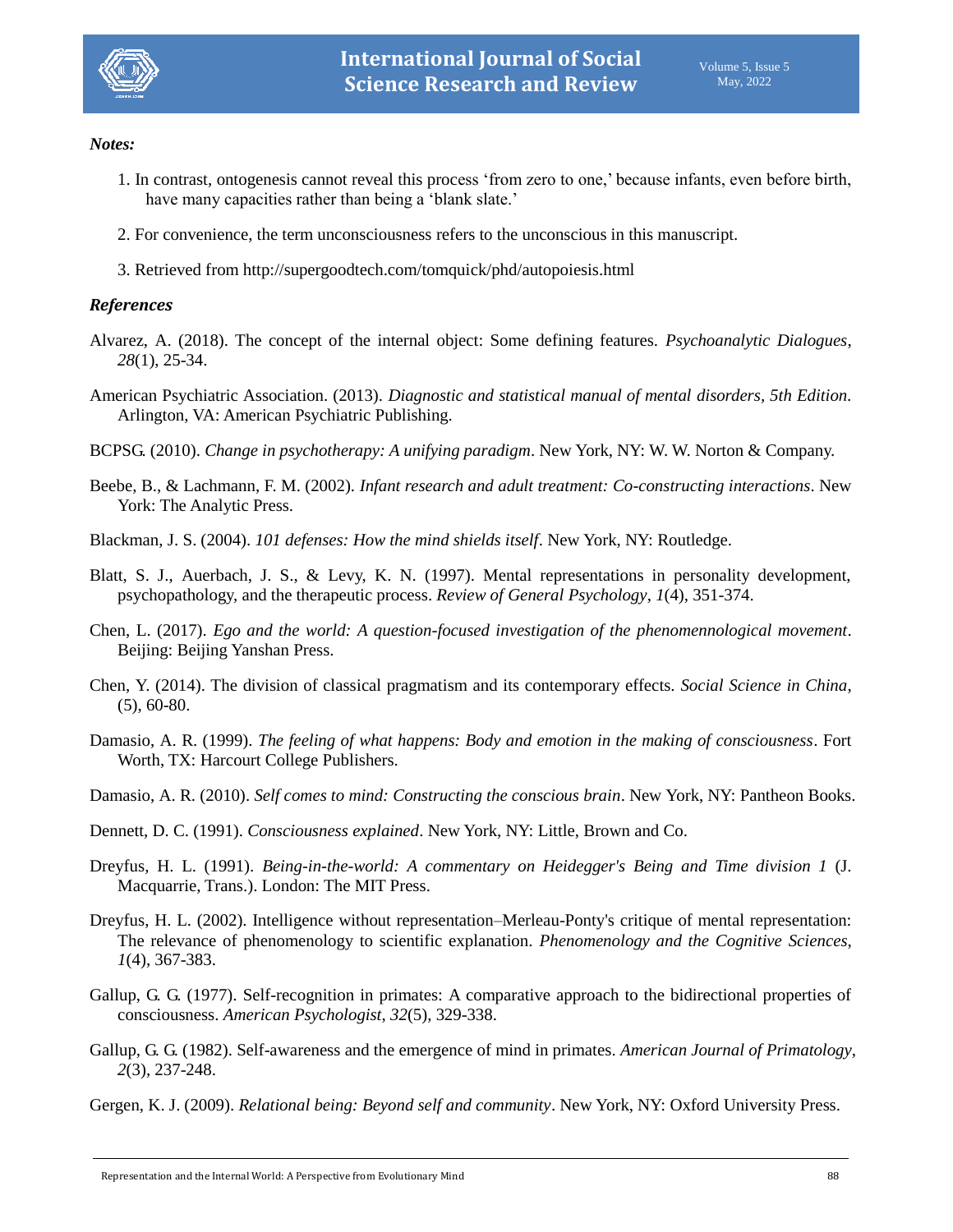

Guignon, C. B. (2013). Der amerikanische Pragmatismus und die analytische philosophie. *Heidegger-gegen die erkenntnistheorie ins feild geführt*, 476-486.

Hayakawa, S. I., & Hayakawa, A. R. (1978). *Language in thought and action*. Oxford: Harcourt, Brace.

- Heidegger, M. (1962). *Being and Time* (J. Stambaugh, Trans.). New York, NY: State University of New York Press.
- Jonas, H. (2001). *The phenomenon of life: Toward a philosophical biology*. Chicago, IL: Northwestern University Press.
- Kahr, B. (2008). *Who's been sleeping in your head? The secret world of sexual fantasies*. New York, NY: Basic Books.
- Levenson, E. A. (2005). *The fallacy of understanding & the ambiguity of change*. New York, NY: Routledge.
- Levine, P. A. (2015). *Trauma and memory: Brain and body in a search for the living past--a practical guide for understanding and working with traumatic memory*. Berkeley, CA: North Atlantic Books.
- Li, H., & Huang, H. (2006). Representation and development of cognition. *Social Sciences in China*, (2), 34- 44.
- Li, H., & Xiao, Y. (2016). On the continuity between life and mind. *Social Sciences in China*, (4), 37-52.
- Merleau-Ponty, M. (1963). *The structure of behavior* (A. L. Fisher, Trans.). Boston, MA: Beacon Press.
- Merleau-Ponty, M. (2012). *Phenomenology of perception* (D. A. Landes, Trans.). New York, NY: Routledge.
- Mitchell, S. A. (1988). *Relational concepts in psychoanalysis: An integration*. Cambridge: Harvard University Press.
- Pinker, S. (2007). *The language instinct: How the mind creates language*. New York, NY: Harper Perennial.
- Reiss, D., & Morrison, R. (2017). Reflecting on mirror self-recognition: A comparative view. In J. Call, G. M. Burghardt, I. M. Pepperberg, C. T. Snowdon & T. Zentall (Eds.), *APA handbook of comparative psychology: Perception, learning, and cognition* (pp. 745-763). Washington, DC: American Psychological Association.
- Rodríguez, Á. G., & Garzón, P. C. (2010). Is cognition a matter of representations? Emulation, teleology, and time-keeping in biological systems. *Adaptive Behavior*, *18*(5), 400-415.
- Rose, S. (2005). *The future of the brain: The promise and perils of tomorrow's neuroscience*. New York, NY: Oxford University Press.
- Sartre, J. (2003). *Being and Nothingness: An essay on phenomenological ontology* (H. E. Barnes, Trans.). London: Routledge.
- Stolorow, R. D., Atwood, G. E., & Orange, D. M. (2002). *Worlds of experience: Interweaving philosophical and clinical dimensions in psychoanalysis*. New York: Basic Books.
- Sucharov, M. S. (2007). Kafka's window and Kohut's mirror: A dialogic journey to the center of traumatic worlds. In P. Buirski & A. Kottler (Eds.), *New developments in self psychology practice* (pp. 193-206). Lanham, MD: Jason Aronson.